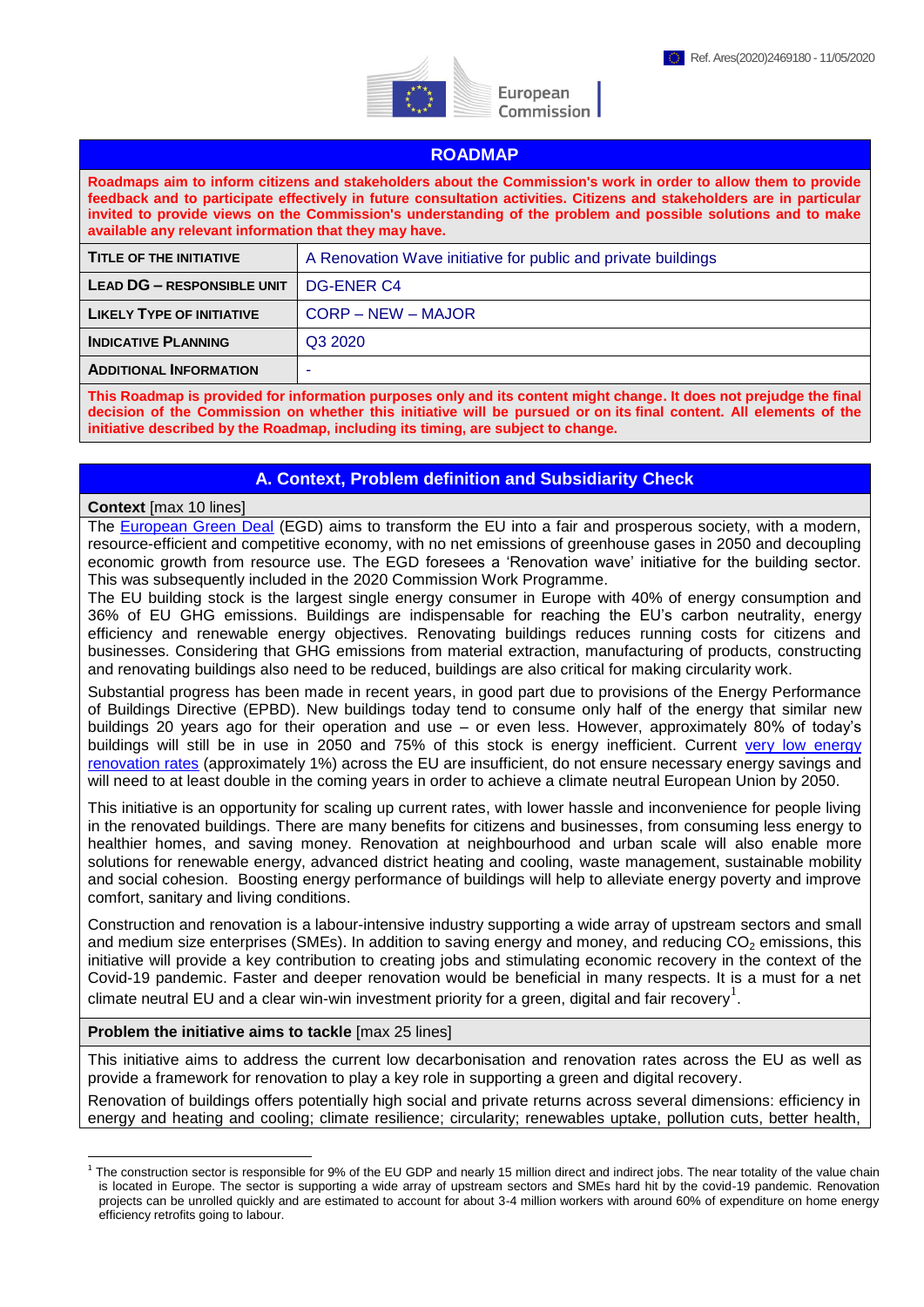lower poverty, e-mobility infrastructure, e-solutions for health, schooling and work. Despite such returns, renovation rates remain low.

Approximately 11% of the EU building stock undergoes some level of renovation work each year ranging from "light" (3% to 30% energy savings), "medium" (30% to 60%) and all the way to "deep renovations" (>60% energy savings). The vast majority of renovation does not address energy performance and the weighted energy renovation rate is only 1%<sup>2</sup>. Inefficient buildings (either insufficiently or not renovated) exacerbate energy poverty and social welfare issues. From an investment perspective, current expenditure on energy efficiency does not come close to cover current needs. Achieving a decarbonised building stock by 2050 will require the effective mobilisation of public and private finance. Additional investment needs to reach EU 2030 energy and climate targets is: around 325 billion annually, with approximately EUR 250 billion for residential and EUR 75 billion for public buildings. Similar magnitude of annual investment is needed to reach climate neutrality by 2050.

This initiative will update and build upon the analysis of barriers to building renovation identified by the Energy Efficiency Financial Institutions Group (EEFIG) and already considered as part of the amended Energy Performance of Buildings Directive under the Clean Energy for All Europeans package, namely:

- 1. structural barriers, such as those linked to characteristics of the building stock and the building sector in general – for example, long lifetime of buildings, limited industrialisation and local/regional climatic variations hampering standardised approaches;
- 2. information barriers, such as the lack of understanding of a building's energy use and potential energy savings, the consideration of renewables in buildings and of efficient renewable heating and cooling systems, poor data on the building stock, insufficient knowledge of the scope of financing programmes and products available, lack of awareness of the wider benefits of building renovation such as improved health and wellbeing, reduction of  $CO<sub>2</sub>$  emissions and financial benefits such as increased value of assets and reduced risk (e.g. synergies between Energy Performance Certificates and financial support for renovation needs are largely unexploited);
- 3. market failures, like those linked to externalities e.g. housing values do not always reflect the building's energy performance, or its increase, split incentives between owners and tenants, immature business models for energy performance in renovation, a mismatch between financing needs for renovation projects and the typical products offered by financial institutions, insufficient range of attractive financial products, limited use of mechanisms that leverage public capital to attract private investment, and limited uptake of energy efficiency, certain renewable and smart technologies. A closely related aspect is the non-monetary nature of some of the benefits of renovation such as the improvement of comfort and sanitary conditions of dwellings, direct impact on health and wellbeing of occupants, or lower costs to consumers on a life-cycle basis to reach the carbon-neutral building stock thanks to increased energy efficiency and renewable in buildings;
- 4. Lack of expertise by providers of renovation, insufficient workforce and the need for scaling up training and green and digital skills, at a much larger scale necessary for matching the targeted renovation rates;
- 5. A combination of factors making it difficult to aggregate projects and/or carry out more efficient district approaches. These include the small-scale nature of renovation projects which inhibit cost effectiveness, the need for engaging with citizens directly or via local or other intermediaries (local authorities or municipalities, energy service companies, one-stop-shops, social housing providers, district associations, local banks etc), the need for intensified technical assistance, capacity building and support to home owners, project promoters, intermediaries and local and national administrations (including for the necessary legal reforms);
- 6. Regulatory barriers such as complex permit procedures at national or local level, EU rules limiting the effectiveness and feasibility of some of the possible solutions to the above (state aid, procurement, and blending rules) or insufficient compliance with existing obligations related to minimum energy performance requirements for major renovation works at building level.

More generally, given the complexity of above problems, the lack of a comprehensive strategic approach cutting across various fields has also contributed to their persistence.

## **Basis for EU intervention (legal basis and subsidiarity check)** [max 10 lines]

Article 194(2) of the Treaty on the Functioning of the European Union states that in the context of the establishment and functioning of the internal market and with regard for the need to preserve and improve the environment, Union policy on energy shall aim, in a spirit of solidarity between Member States, to promote energy efficiency and energy saving and the development of new and renewable forms of energy.

The initiative will take into account the subsidiarity principle. In particular, the initiative will bring together followon actions at local, national or EU level, wherever that action is best pursued in line with the principle of subsidiarity as set out in Article 5 of the Treaty of the Functioning of the European Union. Increasing the energy performance of the EU building stock cannot be sufficiently achieved by Member States alone and requires, by reason of guaranteed consistency of shared objectives and political drive, complementary action at EU level.

<sup>1</sup> <sup>2</sup> <https://op.europa.eu/en/publication-detail/-/publication/97d6a4ca-5847-11ea-8b81-01aa75ed71a1/language-en/format-PDF/source-119528141>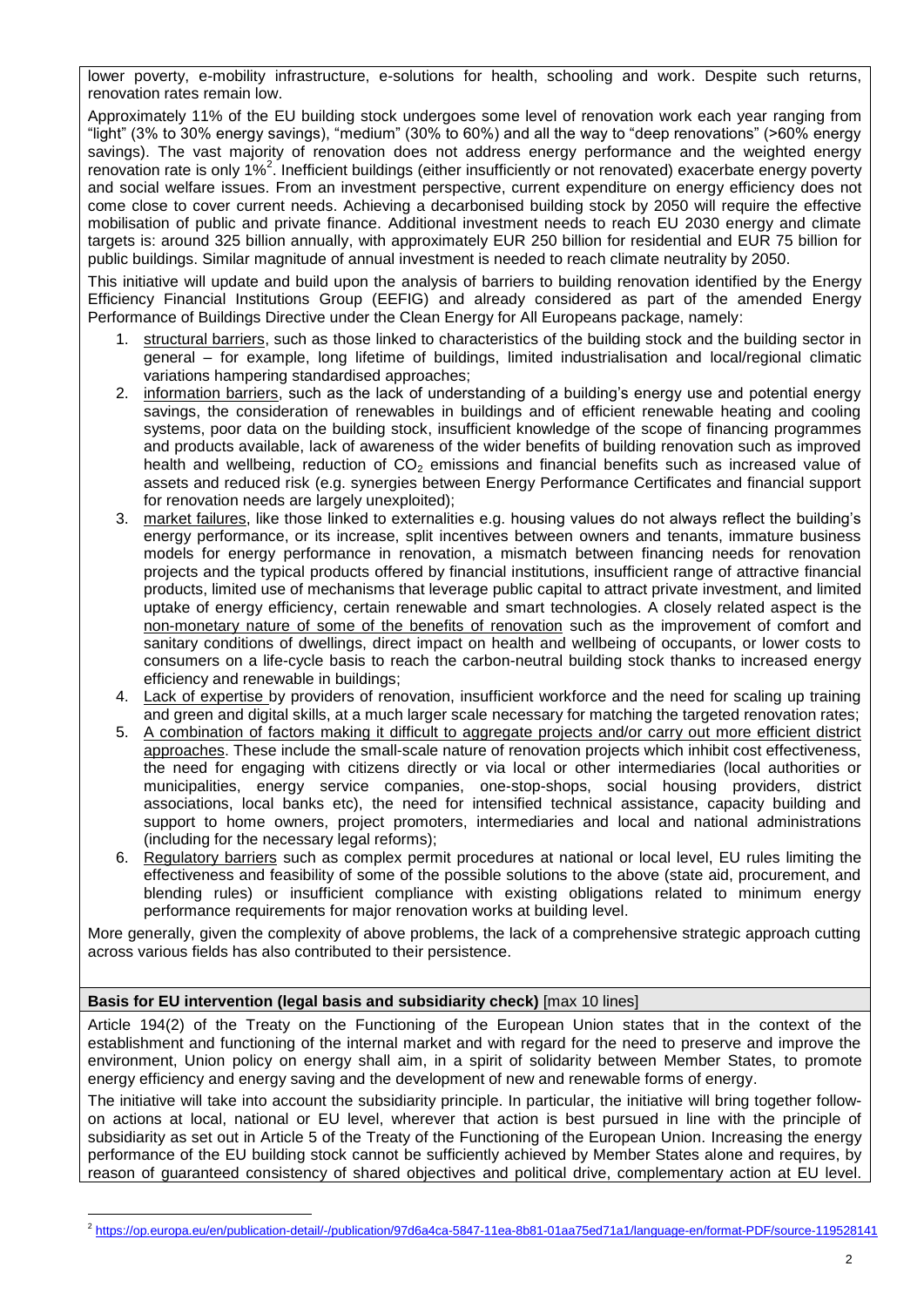Sufficient flexibility would be foreseen to allow for adaptation to national and local conditions in Member States.

### **B. What does the initiative aim to achieve and how** [max 25 lines]

Following on from the revisions of the EPBD, this initiative will encourage more focus on removing barriers and incentivising investment in making buildings and districts more energy efficient – thereby reducing emissions, lowering consumer bills and improving the quality of life of occupants. The initiative will also look at how to foster deeper renovation in terms other complementary dimensions to energy efficiency such as the development of renewables, heating and cooling solutions, climate resilience, circularity, e-mobility infrastructure and digitalisation. In the context of the Covid-19 economic recovery package, the Renovation wave will also reinforce an important labour-intensive investment option for public spending which will create jobs for SMEs and put money back into the local economy.

The initiative will take the form of a strategic Communication, with an integrated approach across policy areas. It will seek to establish an action plan with concrete measures to address the main barriers and to reinforce the pull factors for faster and deeper renovation, gradually triggering at least a doubling of current renovation rates and reducing the greenhouse gas footprint. This will consider legislative and non-legislative instruments and enabling tools, financing and non-financing aspects, and different levels of action (EU, national and local or regional).

The Communication will set out a broad strategy incorporating elements from, or providing options for other Commission initiatives (e.g. climate, circular economy, just transition, skills agenda, industrial strategy, Sustainable Built Environment Strategy, green finance, state aid guidelines revisions, simplification of legislation, review and possible revision of the Energy Efficiency Directive and the Renewable Energy Directive II as announced in the Green Deal Communication).

The Communication will include a factual stocktaking and gap analysis, and will present an updated state of play of building renovation across the EU on the basis of the Member State national long-term renovation strategies, of the relevant aspects of the National Energy and Climate Plans and of work and key activities in this area already put in place by the Commission.

Important aspects that the Communication and Action Plan will address include:

**- How to stimulate the volume and depth of renovation through regulatory and non-regulatory instruments**: meaning fostering the "industrialisation" of building renovation (including as part of larger approaches, e.g. at district level) with reduced inconvenience for occupants (e.g. standardisation, off-site production and assembly), including in the context of the economic recovery. In order to reach climate neutrality by 2050, deep renovation should also address building integrated renewables and efficient renewable heating and cooling systems, waste management, sustainability, mobility and circularity principles. Stimulating renovation also means easing administrative burdens for property owners through smarter and/or simplified permitting procedures;

**- Facilitating access to mechanisms to support the mobilisation of investments in building renovation**: bridging the large financing gap to reach the 2030 targets and 2050 goals in this sector requires massively scaling up private investments and making better use of centralized and EU funding in additional to national and local resources. Rapidly attracting investments to support the renovation sector and create employment becomes particularly important in the context of exiting from the Covid-19 pandemic. Building on the EU's rich experience in the area of financing for energy efficiency (notably the Smart Finance for Smart Buildings –SFSBinitiative, the Private Finance for Energy Efficiency and the ELENA facility) and deployment of small-scale renewables, the Communication will draw on lessons learnt using centrally managed EU funds and decentralized ESIF funds as leverage to attract private investment at much higher volumes. It will explore means to scale up successful initiatives to stimulate the bundling of smaller/individual projects into aggregated ones and thereby facilitate financing and reduce costs. In addition to easier blending of public and private capital, and of grants and loans, it will explore further innovative financing instruments and approaches, e.g. on-tax, on-bill, green loans and mortgages, services contracts and the possible intensified use of ETS revenues for building renovation. It will also analyse the benefits related to increasing visibility, improving understanding and facilitating access to EU funding available for building renovation, e.g. through a single entry point acting as a 'one-stop-shop' for building renovation, or by developing a "renovation label" similar to what is being used for projects financed via the LIFE programme. It will consider reinforcing the use of Energy Performance Certificates and of nearly zero-energy building standards in order to direct private financing to highly performing buildings;

**-Tackling worst performing buildings and energy poverty**: ensuring affordability of housing and reducing the costs linked to energy consumption requires tackling the worst performing segments of the building stock (e.g. these constructed to low quality standards or before energy performance building codes were in place) and those buildings most commonly occupied by lower income households, such as social housing. Energy performance certificates can be an effective tool for data mapping of the EU building stock, allowing for legislative, fiscal or non-legislative measures prioritising specific segments in need of building renovation and tracking progress against milestones for national renovation strategies. Stimulating the use of renewable selfconsumption and renewable energy communities' rights can help alleviate energy poverty.

**- Public sector and public buildings leading by example**, promoting compliance with relevant EU legislation and exploring effective ways to target public buildings (with a special focus on hospitals and schools) including in the context of planned review and revision of the relevant Directives (see above). Options for promoting green